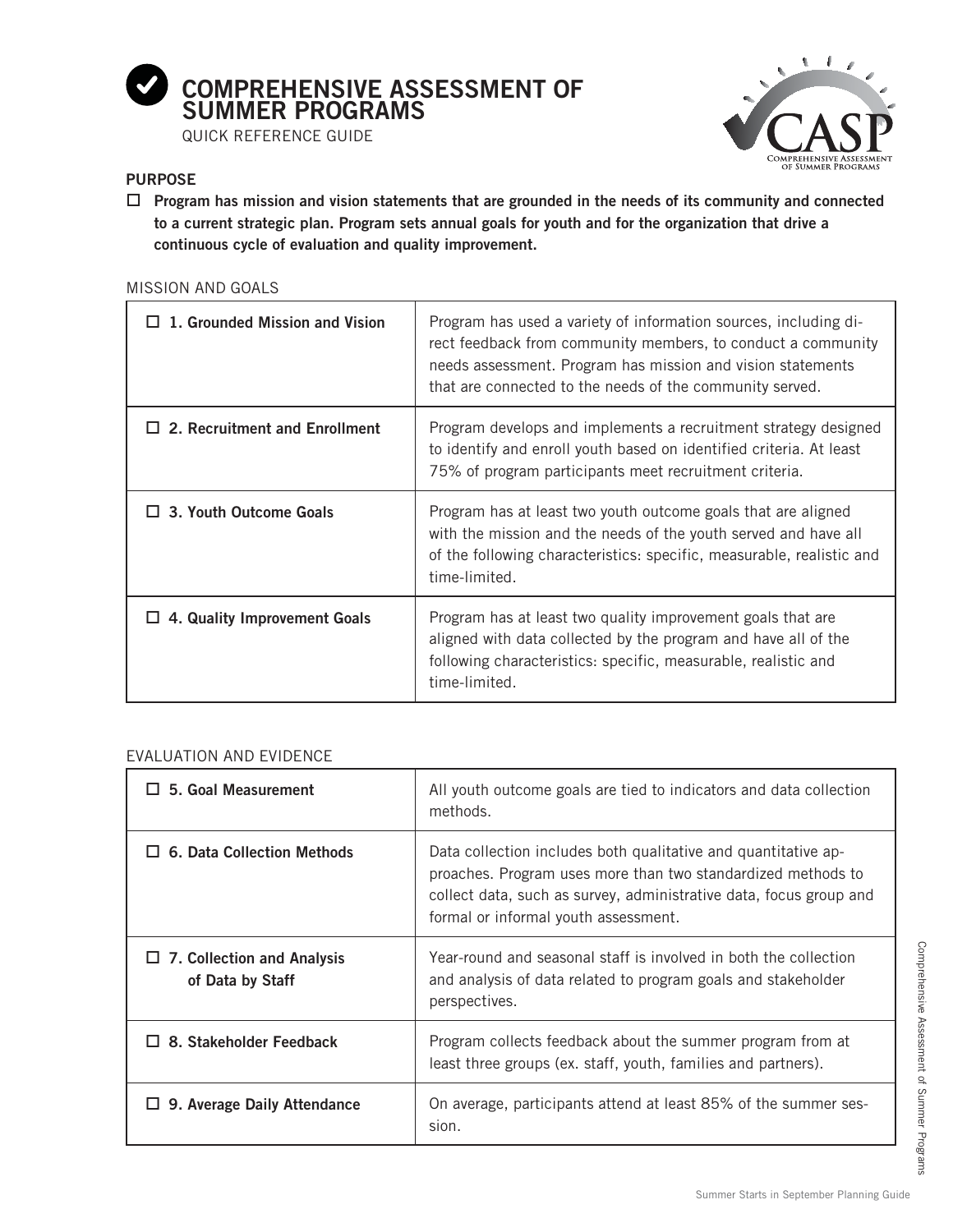| 10. Youth Retention        | At least 80% of eligible youth attend the program for at least two                                                                   |
|----------------------------|--------------------------------------------------------------------------------------------------------------------------------------|
| l I                        | years.                                                                                                                               |
| $\Box$ 11. Staff Retention | Program retains all staff through the term of the program. Program<br>retains more than 75% of its eligible staff from year to year. |

# **PROGRAM SUSTAINABILITY**

□ Program develops and implements a clear strategic plan and aligned fundraising plan. Program shares **information about the program with key stakeholders to promote sustainability.** 

| $\Box$ 12. Comprehensive Strategic Plan | Summer program is included in long-term planning for the parent<br>agency or organization. Summer program strategic plan sets the<br>direction for 3-5 years of programming, evaluation, budgeting and<br>administration.                                                                                                                                                                  |
|-----------------------------------------|--------------------------------------------------------------------------------------------------------------------------------------------------------------------------------------------------------------------------------------------------------------------------------------------------------------------------------------------------------------------------------------------|
| $\Box$ 13. Strategic Plan Updating      | Program dedicates collaborative planning time for all staff at least<br>twice per year to assess and update the strategic plan.                                                                                                                                                                                                                                                            |
| $\Box$ 14. Diverse Funding              | Program operating budget shows revenue from several diverse<br>funding sources.                                                                                                                                                                                                                                                                                                            |
| $\Box$ 15. Stakeholder Communication    | Program prepares an annual report or publication and dissem-<br>inates to several external stakeholder groups (families, board<br>members, community leaders, funders) to communicate program<br>outcomes.                                                                                                                                                                                 |
| $\Box$ 16. Advocacy                     | There is evidence that the program leadership or staff has present-<br>ed information formally and informally to the media, community<br>stakeholders, funders and policymakers educating them about<br>summer learning loss and the program. Director consistently em-<br>powers other stakeholders, including youth, families and staff, to<br>publicly advocate for the summer program. |
| $\Box$ 17. Community Engagement         | Director understands the value of connections to the broader com-<br>munity and actively leads community groups or committees with<br>common goals of the program.                                                                                                                                                                                                                         |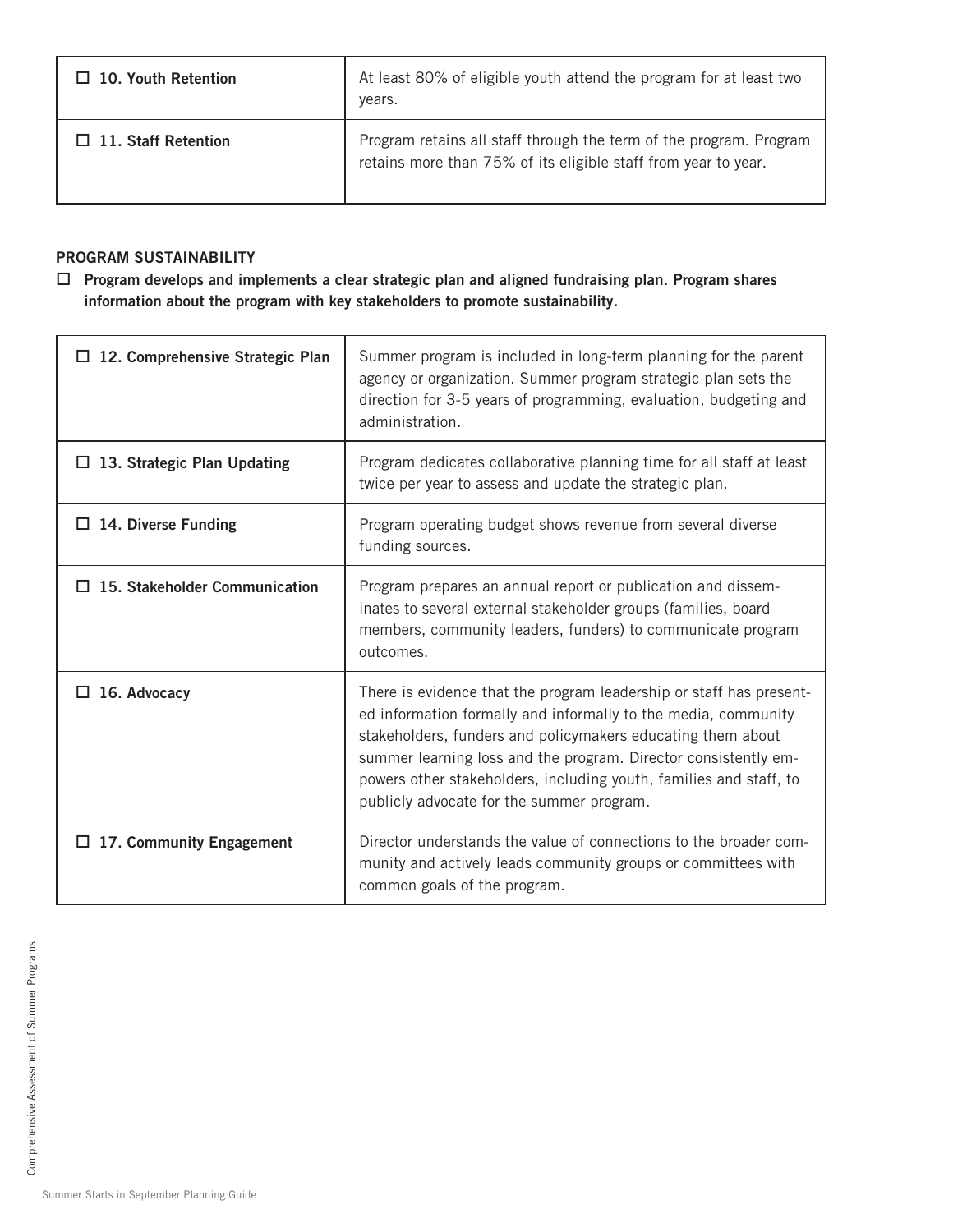### **PLANNING**

□ Program is designed to allocate enough time, staff and resources to promote positive academic and **developmental youth outcomes. Program has a proactive summer program planning process that is inclusive of all key stakeholders and connected to the goals of the program. Program has a comprehensive structure in place for all programming throughout the summer, in advance of the session.** 

#### PROGRAM DESIGN

| 18. Adult to Youth Ratio              | The average program activity has an adult to youth ratio of $1.8$ or<br>lower.                                                                                                                        |
|---------------------------------------|-------------------------------------------------------------------------------------------------------------------------------------------------------------------------------------------------------|
| 19. Physical Activity                 | Program dedicates at least 30 minutes per 3 hours of program-<br>ming daily for physical activity for all youth.                                                                                      |
| $\Box$ 20. Continuum of Programming   | Programming is offered on a continuum over multiple summers for<br>all young people. Offerings span the transition between elementa-<br>ry and middle school, middle school and high school, or both. |
| $\Box$ 21. Food Service               | Appropriate for schedule, all meals (breakfast, lunch, snack) are<br>provided for young people every day the program is in session.                                                                   |
| $\Box$ 22. Total Hours of Programming | Program offers a minimum of 150 hours of programming to each<br>youth.                                                                                                                                |

### CURRICULUM AND ACTIVITIES

| $\Box$ 23. Proactive Planning                           | Program director begins planning for the next summer session at<br>the close of the current summer session.                                                                                                                                      |
|---------------------------------------------------------|--------------------------------------------------------------------------------------------------------------------------------------------------------------------------------------------------------------------------------------------------|
| $\Box$ 24. Youth Input                                  | Program formally solicits input from most youth to inform program<br>design and content each year.                                                                                                                                               |
| $\Box$ 25. Staff Collaborative<br><b>Event Planning</b> | Site coordinators and frontline staff have input into selecting or<br>planning special events through paid collaborative planning ses-<br>sions.                                                                                                 |
| $\Box$ 26. Backward Planning                            | Most programming is directly connected to measurable youth<br>outcome goals.                                                                                                                                                                     |
| $\Box$ 27. Unit and Lesson Plan<br><b>Framework</b>     | Program provides site coordinators and line staff a framework for<br>both unit and lesson planning that is connected to academic stan-<br>dards and includes standard routines and instructional strategies<br>to guide teaching and learning.   |
| $\Box$ 28. Thematic Learning                            | Program is designed to make clear connections for youth among<br>all regular classroom experiences, field trips and special events<br>through projects or thematic units. Learning is reinforced across<br>activities and experiences every day. |
| $\Box$ 29. Use of Certified Teacher                     | There is a certified teacher on staff or available for consultation<br>from the beginning and throughout the duration of the curriculum<br>development and activity planning process to assist staff.                                            |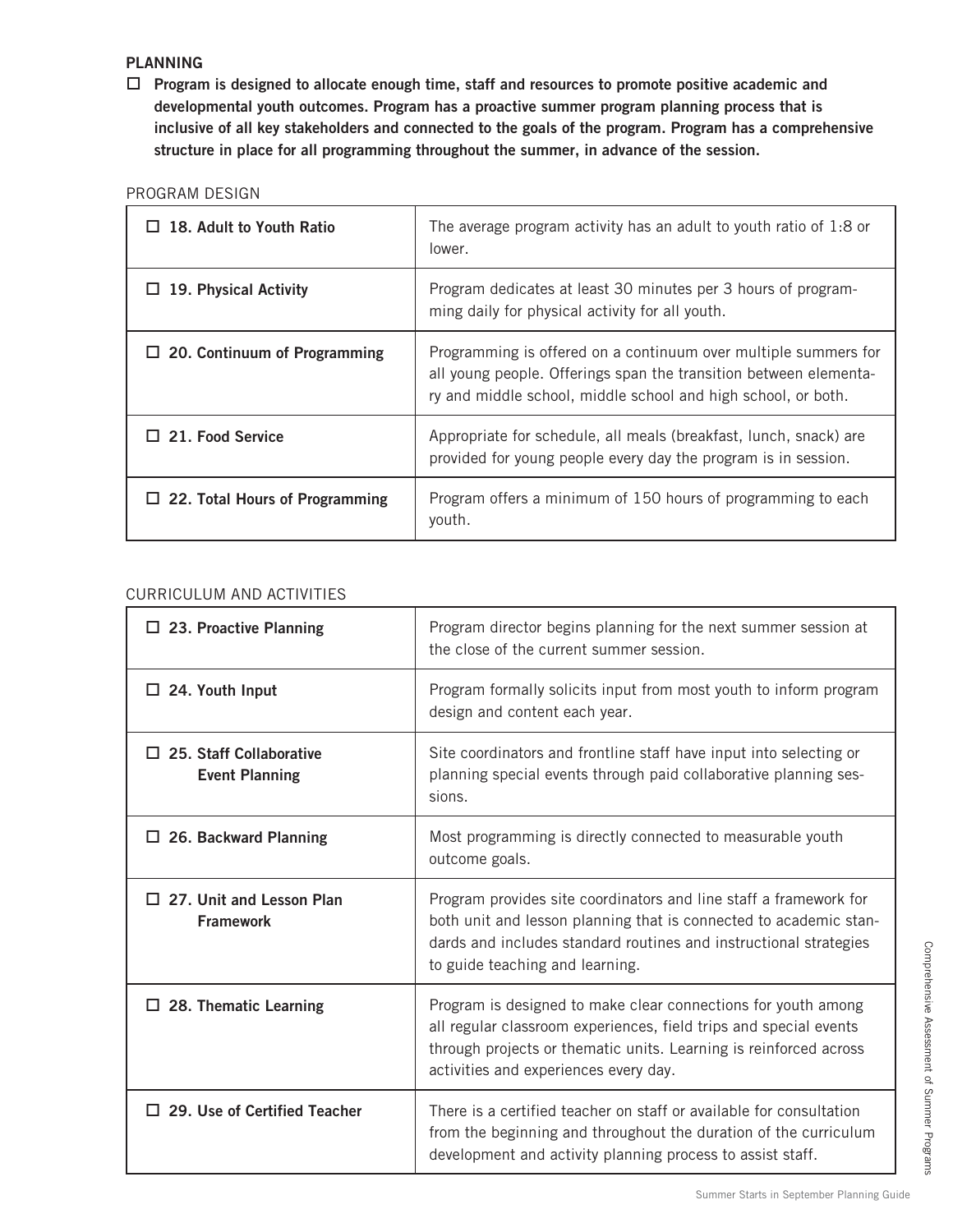| $\Box$ 30. Field Trips                                     | Most field trips are to new places youth have never been and/<br>or provide the opportunity to do something they have never done<br>before. Field trips provide incentives for attendance and good<br>behavior.                                                                                                                                                         |
|------------------------------------------------------------|-------------------------------------------------------------------------------------------------------------------------------------------------------------------------------------------------------------------------------------------------------------------------------------------------------------------------------------------------------------------------|
| $\Box$ 31. Complete Summer Program<br><b>Schedule</b>      | Daily program schedule for the entire summer session, including<br>field trips, is complete before youth recruitment begins.                                                                                                                                                                                                                                            |
| $\Box$ 32. Comprehensive Summer<br><b>Program Schedule</b> | Summer program schedule outlines hourly activities including lo-<br>cations and staff responsible for each activity. Schedule is posted<br>throughout the program space and is referenced daily by all staff.<br>Daily and weekly schedules create a predictable routine for young<br>people and for staff, with fluidity allowed for special opportunities/<br>events. |

# **STAFF**

□ Program's recruitment and staffing process intentionally yields culturally competent staff with relevant skills. **Program staff is empowered to manage the program and has a voice in organizational decisions. Program provides extensive opportunities for staff development and advancement before, during and after the session.** 

### STAFF RECRUITMENT

| $\Box$ 33. Staff Interview and Selection | Program's staff recruitment process is designed to reach potential<br>staff who are knowledgeable of the community's demographics<br>and have skills connected to program goals. |
|------------------------------------------|----------------------------------------------------------------------------------------------------------------------------------------------------------------------------------|
| $\Box$ 34. Staff Recruitment Timeline    | Seasonal staff recruitment begins at least six months prior to the<br>start of the session. Job offers are made at least three months<br>prior to the start of the session.      |

#### STAFF TRAINING

| $\Box$ 35. Alignment of Staff Needs<br>and Training     | Program formally assesses staff abilities upon hire against a set<br>of articulated competencies for each position and sets training<br>objectives based on identified needs in those competencies.                                       |
|---------------------------------------------------------|-------------------------------------------------------------------------------------------------------------------------------------------------------------------------------------------------------------------------------------------|
| $\Box$ 36. Staff Training                               | Program requires summer program-specific staff training for all<br>staff. Training includes time for staff to practice or plan lessons<br>together. Site-level staff have an opportunity to facilitate activities<br>during the training. |
| $\Box$ 37. Support for Non-certified<br><b>Teachers</b> | Program offers additional specialized training and support for staff<br>with little or no instructional experience. Training includes class-<br>room and behavior management and instructional strategies.                                |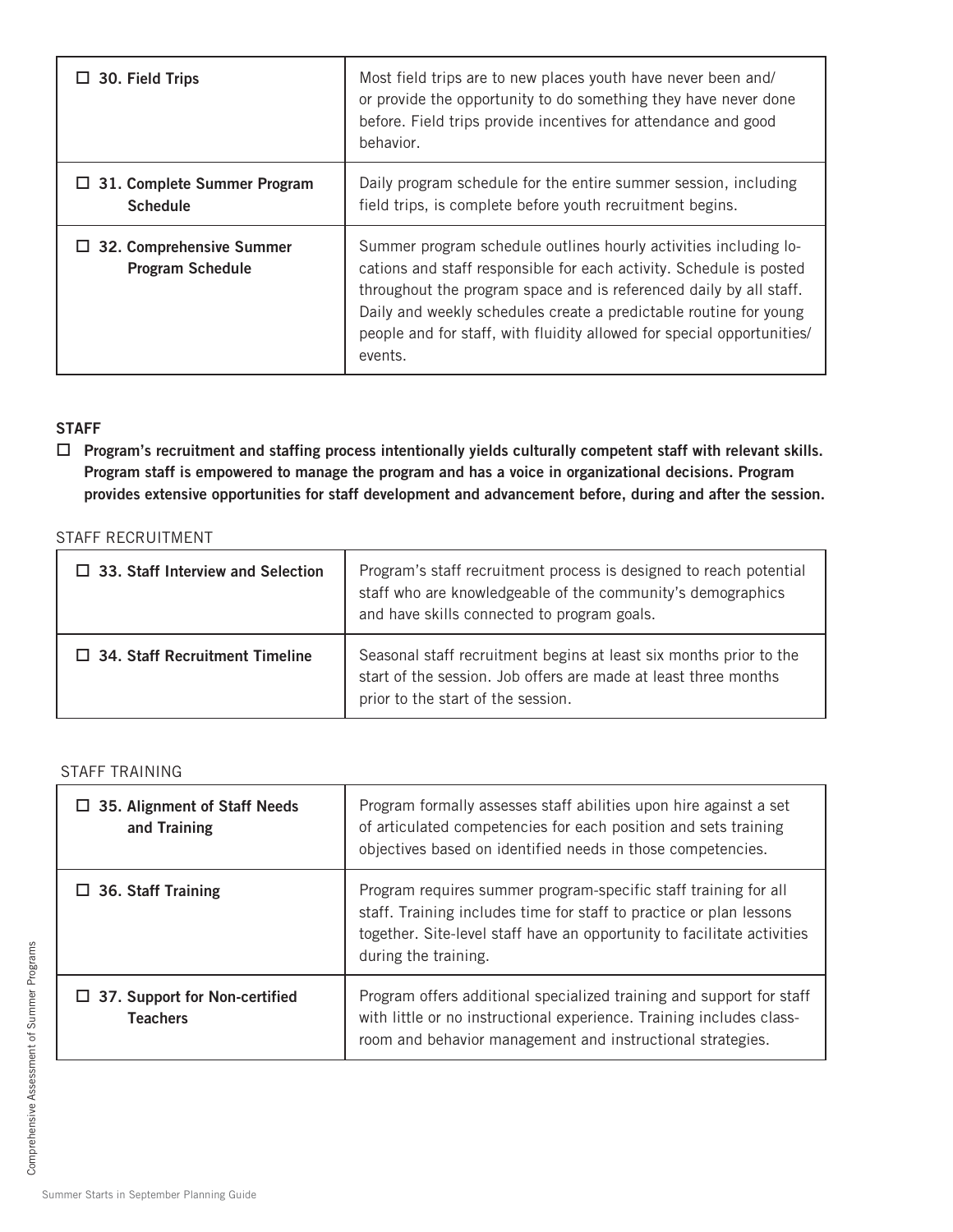| $\Box$ 38. Staff Management                                          | Site coordinators have a role in hiring, supervising and providing<br>feedback to site staff.                                                                                                                                                                                                          |
|----------------------------------------------------------------------|--------------------------------------------------------------------------------------------------------------------------------------------------------------------------------------------------------------------------------------------------------------------------------------------------------|
| $\Box$ 39. Site Management                                           | Site coordinators manage information on site budget, field trips<br>and vendors that enables them to make day-to-day decisions<br>about the program.                                                                                                                                                   |
| $\Box$ 40. Staff Meetings                                            | Site coordinator and staff meet at least weekly during the session<br>to celebrate success, problem-solve and reflect on events of the<br>program. All meetings have an agenda and are facilitated by a<br>designated staff member.                                                                    |
| $\Box$ 41. Staff Observation and<br>Feedback                         | Site coordinator or coach observes each staff member multi-<br>ple times during the summer session and provides feedback at<br>planned intervals.                                                                                                                                                      |
| $\Box$ 42. Staff Development during<br><b>Session</b>                | Program uses multiple methods to deliver staff development<br>during the program such as staff meetings, online discussions,<br>peer coaching, mentoring, journaling or study groups. Topics are<br>relevant to the needs of current staff and staff development is<br>ongoing throughout the session. |
| $\Box$ 43. Staff Participation in<br><b>Professional Development</b> | All year-round and seasonal staff participates in professional de-<br>velopment during the course of the year and have opportunities to<br>lead/facilitate PD sessions.                                                                                                                                |

# **PARTNERSHIPS**

□ Program builds and maintains strong linkages with partners, including community organizations, the **public school system and government agencies, that are supportive of its mission and have a vested interest in the program's success. Program has a formal structure for communication and data sharing with all key external partners. Program builds and maintains strong linkages with families.** 

| SCHOOLS AND COMMUNITY ORGANIZATIONS |  |  |
|-------------------------------------|--|--|
|                                     |  |  |
|                                     |  |  |

| $\Box$ 44. Shared Mission                                          | Program builds collaborative partnerships with entities that<br>complement its mission and expand its access to information and<br>expertise. Partners share buy-in to a broader set of goals for youth.<br>Partners jointly identify and recruit participants.                                                 |
|--------------------------------------------------------------------|-----------------------------------------------------------------------------------------------------------------------------------------------------------------------------------------------------------------------------------------------------------------------------------------------------------------|
| $\Box$ 45. Advance, Collaborative<br><b>Planning with Partners</b> | Program includes partners in year-round planning practices for<br>summer programming. Partners have a voice in the development<br>or review of programming. Regularly scheduled meetings, and<br>consistent informal communication (email, phone, face-to-face<br>contact) is a regular part of doing business. |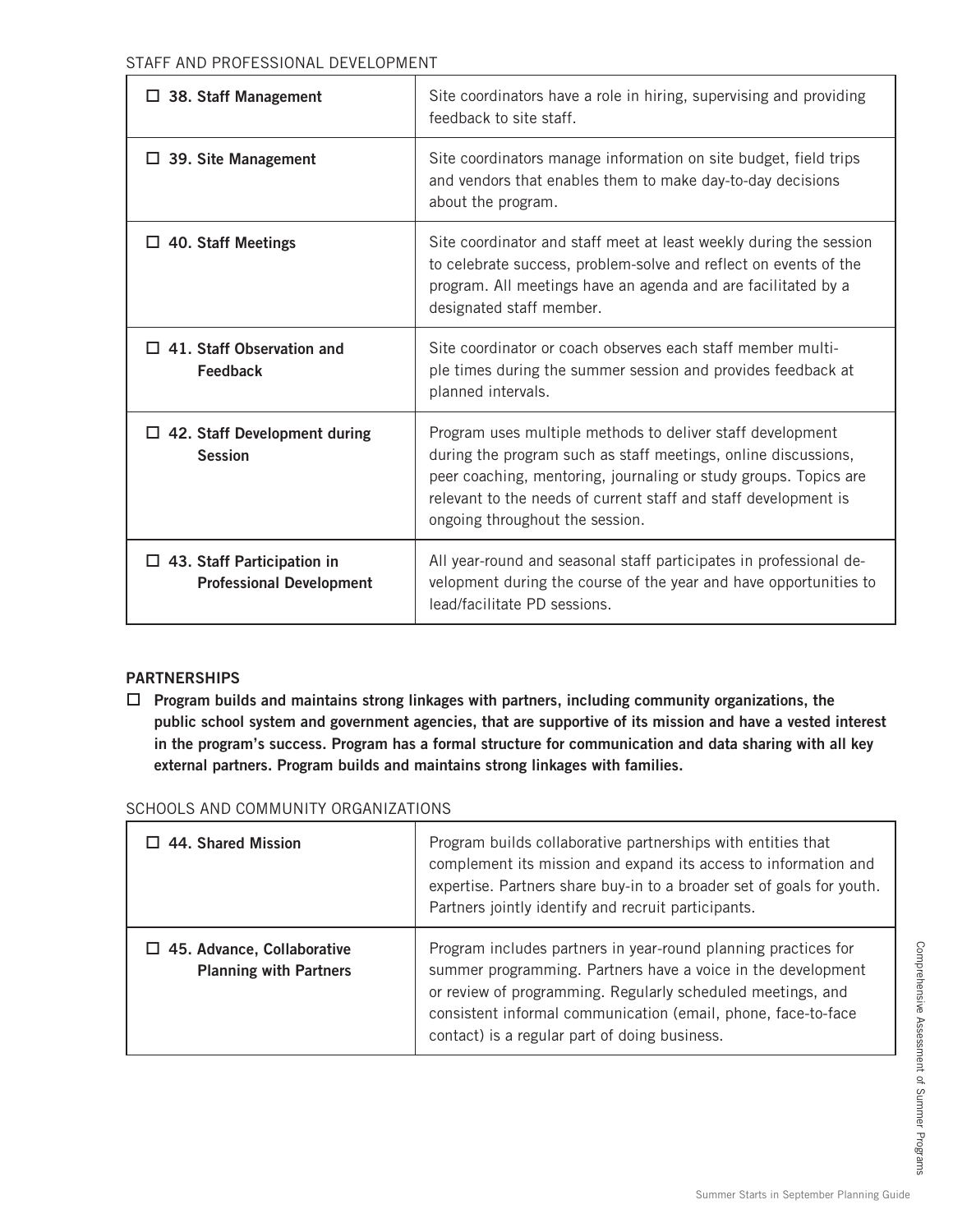| 46. Partner Staff Collaboration                      | Program staff and partner staff communicate about the program<br>goals, culture or behavior management strategy. Program staff and<br>partner staff participate in joint training or planning prior to the<br>summer program. Program staff and partner staff have an opportu-<br>nity to co-facilitate or teach during the program. |
|------------------------------------------------------|--------------------------------------------------------------------------------------------------------------------------------------------------------------------------------------------------------------------------------------------------------------------------------------------------------------------------------------|
| $\Box$ 47. Partner Communication<br><b>Structure</b> | Partners have a clear means for exchanging information and<br>sharing resources. Memoranda of Understanding are in place and<br>clearly articulate the roles and responsibilities of each partner as<br>well as the distribution of resources.                                                                                       |
| $\Box$ 48. Joint Funding                             | The program and its partner organizations regularly pursue joint<br>funding opportunities.                                                                                                                                                                                                                                           |
| 49. Data Sharing                                     | Program and its partners contribute data to a shared data system<br>that is regularly accessed by both parties. Data system tracks<br>participant attendance and progress toward other identified out-<br>comes. Program and its partners use data to improve the program<br>and report student progress.                            |

# FAMILIES

| $\Box$ 50. Family Involvement                            | Families are considered primary stakeholders in the program and<br>there are both required and voluntary opportunities for families to<br>participate in the program.                                                                                                                   |
|----------------------------------------------------------|-----------------------------------------------------------------------------------------------------------------------------------------------------------------------------------------------------------------------------------------------------------------------------------------|
| $\Box$ 51. Year-round Contact with<br><b>Families</b>    | Program communicates with families in advance of the summer<br>program, at regular intervals during the program and provides<br>opportunities for participants and families to reconvene during the<br>school year.                                                                     |
| $\Box$ 52. Relationship-building with<br><b>Families</b> | All staff makes an effort to learn the names of all parents and<br>caregivers and greet them personally. All staff makes a regular<br>effort to share success stories and constructive feedback with<br>families about their child through both written updates and con-<br>versations. |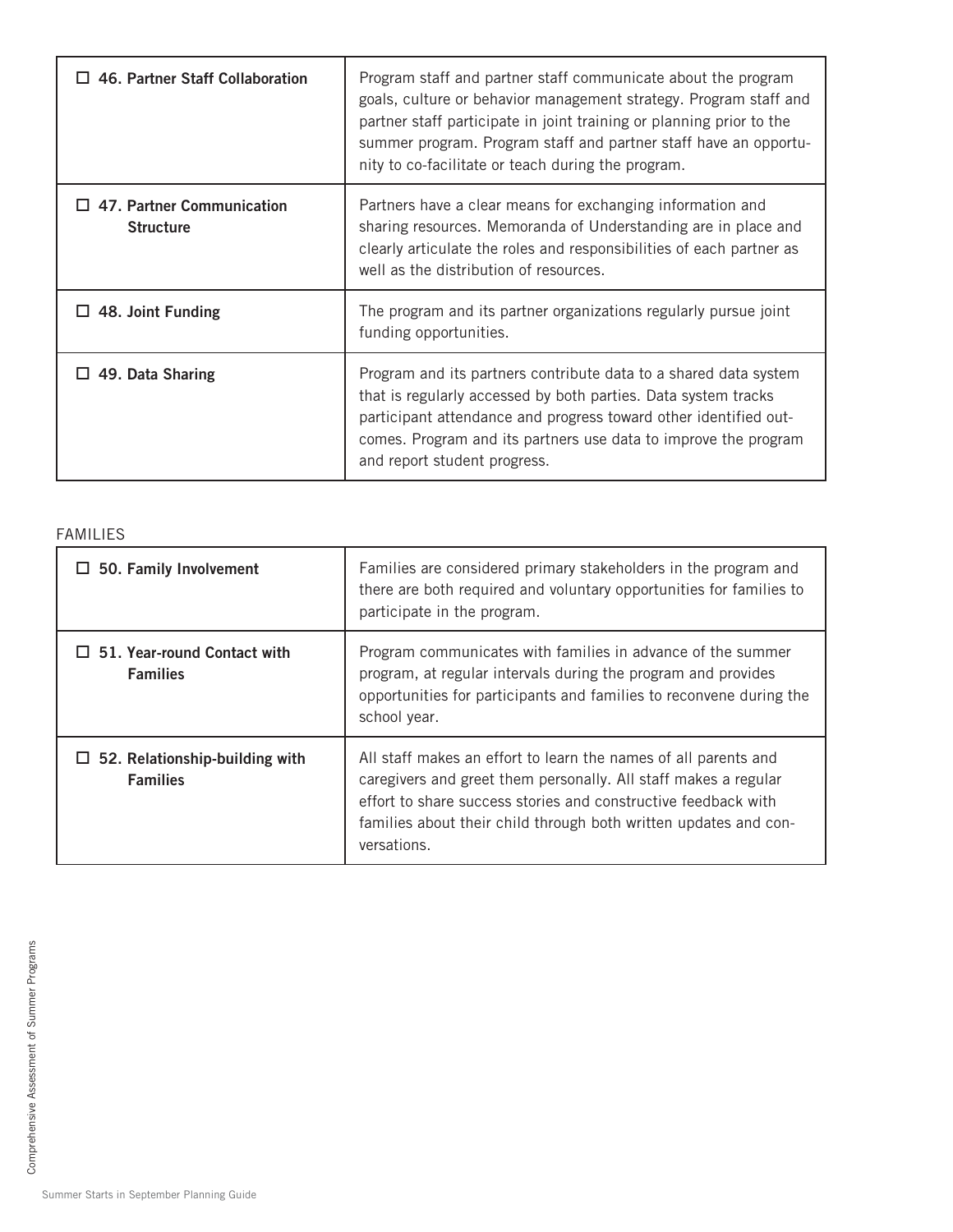## □ Program assesses young people's needs and develops individualized strategies for meeting program goals.

| $\Box$ 53. Youth Assessment                        | Program uses standardized methods to assess baseline knowledge,<br>skill or attitude of all youth aligned with program goals the first<br>week of the program or before the program begins.  |
|----------------------------------------------------|----------------------------------------------------------------------------------------------------------------------------------------------------------------------------------------------|
| $\Box$ 54. Individualized, Tailored<br>Instruction | The results of the pre-program assessment(s) inform instruction,<br>and staff regularly differentiate or modify activities based on par-<br>ticipant abilities or dispositions.              |
| $\Box$ 55. Multiple Grouping Strategies            | Most activities show a blend of large group, small group and<br>individualized instruction that is planned in advance. Transitions<br>between groupings are smooth for both youth and staff. |

### **INTENTIONAL**

□ Activity planning and execution shows intentional focus on meeting learning goals and use of research-based  **instructional methods.** 

| $\Box$ 56. Advance Planning              | All activities show evidence of a detailed lesson plan and begin<br>and end on time. Materials are prepared in advance and easily<br>accessible to all youth.                                                                                                                                                                                                        |
|------------------------------------------|----------------------------------------------------------------------------------------------------------------------------------------------------------------------------------------------------------------------------------------------------------------------------------------------------------------------------------------------------------------------|
| $\Box$ 57. Daily Learning Objectives     | In all structured activities, staff communicates daily learning ob-<br>jectives at the group or program level that are connected to youth<br>outcome goals.                                                                                                                                                                                                          |
| $\square$ 58. Clear Expectations         | Staff sets clear expectations for activities by consistently framing<br>and focusing the activity using these four strategies: Directions for<br>the activity; discussion of how success will be achieved and as-<br>sessed; discussion of the level of attention or interaction required;<br>and clarifying statements to refocus participants as needed.           |
| $\Box$ 59. Critical Thinking             | In all structured activities, staff use open-ended questions and<br>encourage youth to use critical thinking to extend their answers<br>and draw conclusions through analysis of information.                                                                                                                                                                        |
| $\Box$ 60. De-briefs/Checks for Learning | All staff use debriefing techniques, recall and checks for under-<br>standing throughout the duration and at the end of each activity.<br>Staff may ask participants to recall factual information, make gen-<br>eralizations, inferences or real-world applications based on what<br>they have learned. Recall connects previous learning to current<br>activities. |
| $\Box$ 61. Staff Engagement              | All staff have a clear role in the success of the activities they<br>co-facilitate and are actively engaged throughout all activities.                                                                                                                                                                                                                               |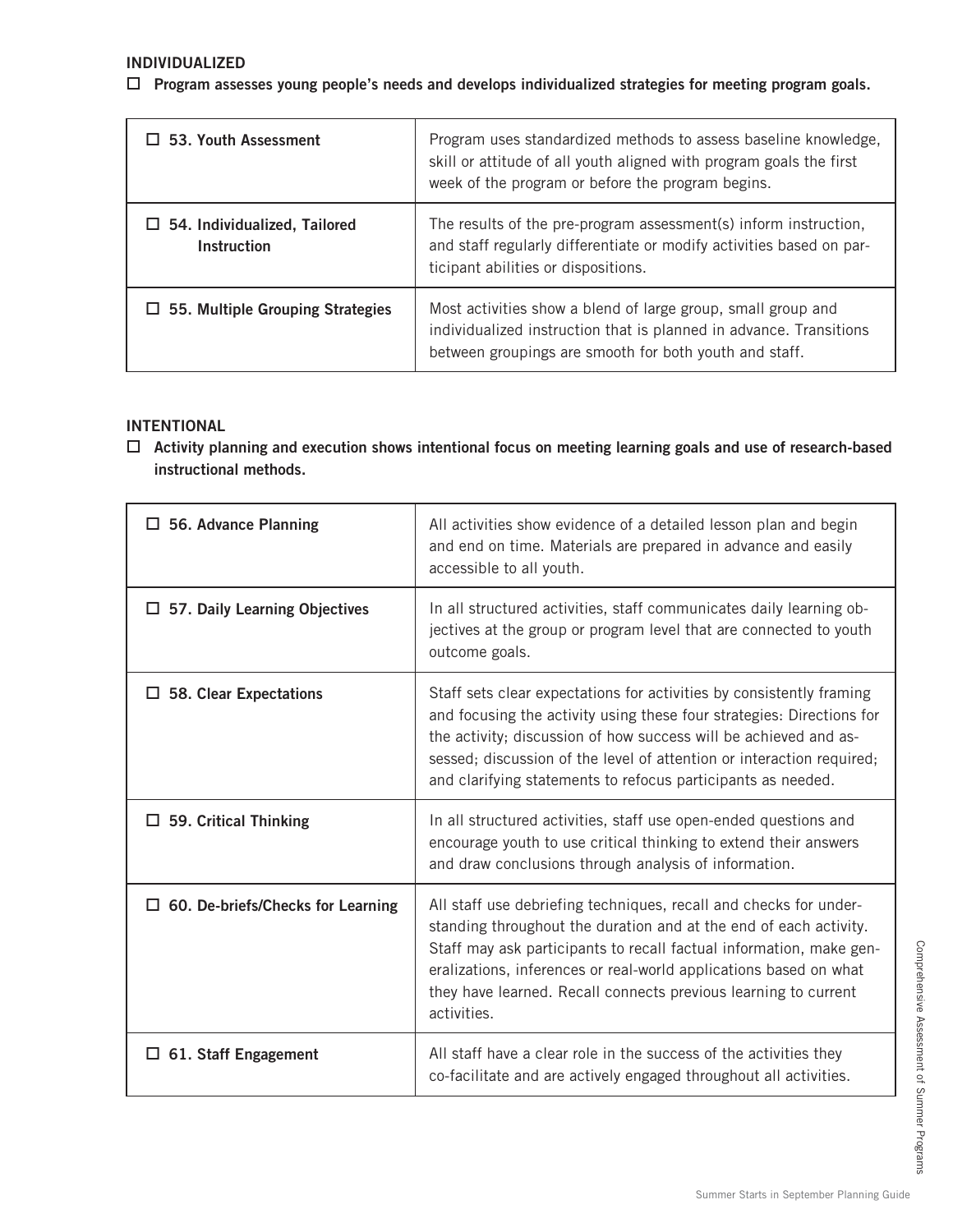Most activities are intentionally linked to age-appropriate academic and developmental skills and work to build subject matter expertise and skill mastery through deep analysis of a subject or idea.

## **INTEGRATED**

□ Programming builds skills, knowledge and behaviors that promote academic success and healthy **development. Activities show a blend of academic strategies and social/emotional development strategies throughout the entire day.**

| $\Box$ 63. Integration of Academic and<br><b>Developmental Focus</b> | Program schedule and activities show a full integration of strate-<br>gies to promote academic growth and strategies to promote social<br>or emotional growth. All staff leads integrated activities through-<br>out the day.                                                                                                                                                                                                                   |
|----------------------------------------------------------------------|-------------------------------------------------------------------------------------------------------------------------------------------------------------------------------------------------------------------------------------------------------------------------------------------------------------------------------------------------------------------------------------------------------------------------------------------------|
| $\Box$ 64. Staff/Youth Interaction                                   | Program environment is characterized by mutual care and respect<br>between all staff and all youth. (ex. All staff demonstrate caring<br>for all participants through warm tones and facial expressions.<br>Staff recognize unique talents, qualities and experiences of all<br>youth to create an emotionally safe and inclusive environment.)                                                                                                 |
| $\Box$ 65. Positive Reinforcement                                    | All staff use positive reinforcement to recognize movement toward<br>specific group or individual goals in all activities. Positive rein-<br>forcement highlights specific behavior rather than praising or<br>calling attention to a particular participant doing the behaving.                                                                                                                                                                |
| $\Box$ 66. Behavior Management                                       | Program environment is characterized by an intentional, consis-<br>tent behavior leadership style led by both staff and youth through-<br>out the entire program day. Staff and youth hold each other<br>accountable to a jointly developed behavioral contract that defines<br>positive behavior expectations and consequences. Staff and youth<br>consistently demonstrate how the contract is applied and what it<br>looks like in practice. |
| $\Box$ 67. Inquiry-based Learning                                    | Most activities involve a hands-on, kinesthetic or project-based<br>component that allows youth to engage in in-depth investigations<br>with objects, materials, phenomena and ideas and draw meaning<br>and understanding from those experiences.                                                                                                                                                                                              |
| $\Box$ 68. Forward-Thinking Activities                               | Most activities are designed to expose youth to something new-a<br>place, idea, material, skill or talent-and expand on the previous<br>school-year's content and activities. If remediation is necessary,<br>program uses materials and lessons that are different from the<br>school year.                                                                                                                                                    |
| $\Box$ 69. Shared Facilitation                                       | Staff shares facilitation of most activities with youth and gives<br>youth opportunities to lead or self-direct some of the activity.                                                                                                                                                                                                                                                                                                           |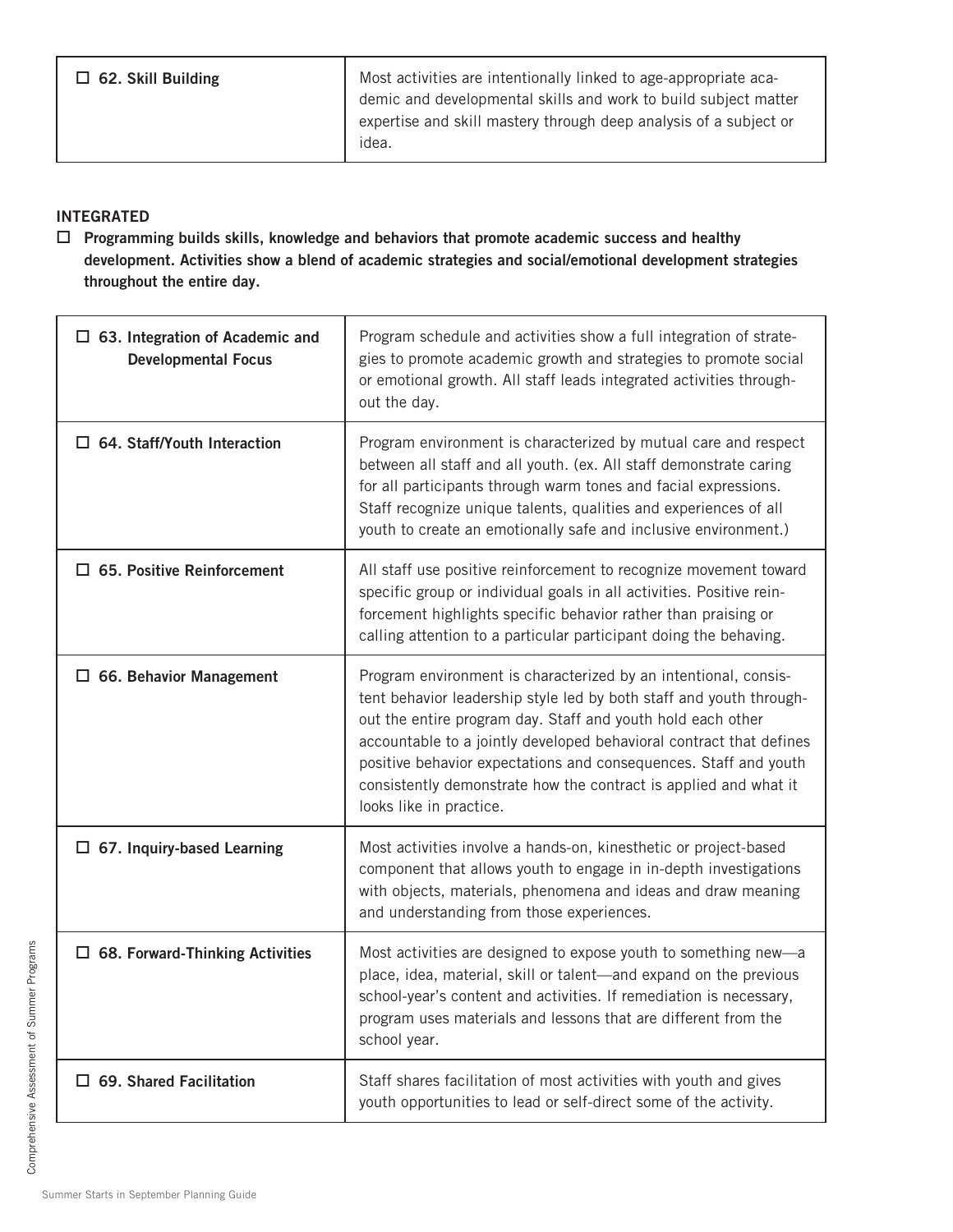| 70. Youth Engagement              | All youth appear to be intrinsically motivated to participate in and<br>complete the activities. Little to no encouragement is needed by<br>staff to keep youth on task. Youth regularly volunteer ideas and<br>answers and ask questions.                                                 |
|-----------------------------------|--------------------------------------------------------------------------------------------------------------------------------------------------------------------------------------------------------------------------------------------------------------------------------------------|
| $\Box$ 71. Collaborative Learning | Most activities promote collaborative learning and interdepen-<br>dence among youth. Successful completion requires youth to work<br>together to produce a product or display of their shared learning.                                                                                    |
| $\Box$ 72. Creative Thinking      | Most activities foster creative development and allow youth to<br>choose active or artistic expressions to convey ideas and build<br>skills. Creative activities are tied to age appropriate skills and<br>learning comprehension.                                                         |
| $\Box$ 73. Youth-Produced Work    | Most youth-produced work has a purpose and a value in the pro-<br>gram. Presentation and sharing of youth work is a regular part of<br>activities. Program projects and activities lead to a tangible end<br>product that reflects the work of the youth over the course of the<br>summer. |
| $\Box$ 74. Youth Voice            | Over the course of the program, all youth have the opportunity<br>to make major decisions, based on their interests, which impact<br>what and how they learn in the program                                                                                                                |

# **UNIQUE PROGRAM CULTURE**

□ Program creates a "summer culture" that is different from the school year and promotes a sense of  **community.** 

| 75. Program Spirit              | Program creates a spirit of community and pride among all young<br>people through: daily shared traditions, cheers, competitions,<br>team designations and awards for positive actions or attitudes.                                                                                                                                         |
|---------------------------------|----------------------------------------------------------------------------------------------------------------------------------------------------------------------------------------------------------------------------------------------------------------------------------------------------------------------------------------------|
| 76. Program Principles          | Program has principles that set culture through continuous<br>communication of key ideals, strengths or talents that describe<br>participants and staff. Principles are integrated into most program<br>activities and rituals.                                                                                                              |
| $\Box$ 77. Culminating Event    | A culminating event rewards youth for their success and gives<br>all youth an opportunity to showcase their work or new skills to<br>invited guests.                                                                                                                                                                                         |
| <b>78. Physical Environment</b> | Physical environment promotes creative thinking and exploration.<br>Activity space set-up is different from a traditional classroom, with<br>furniture arranged to create an intimate, interactive environment.<br>Activity spaces are named in relation to the theme or goals of the<br>program. Decorations are youth-driven and thematic. |